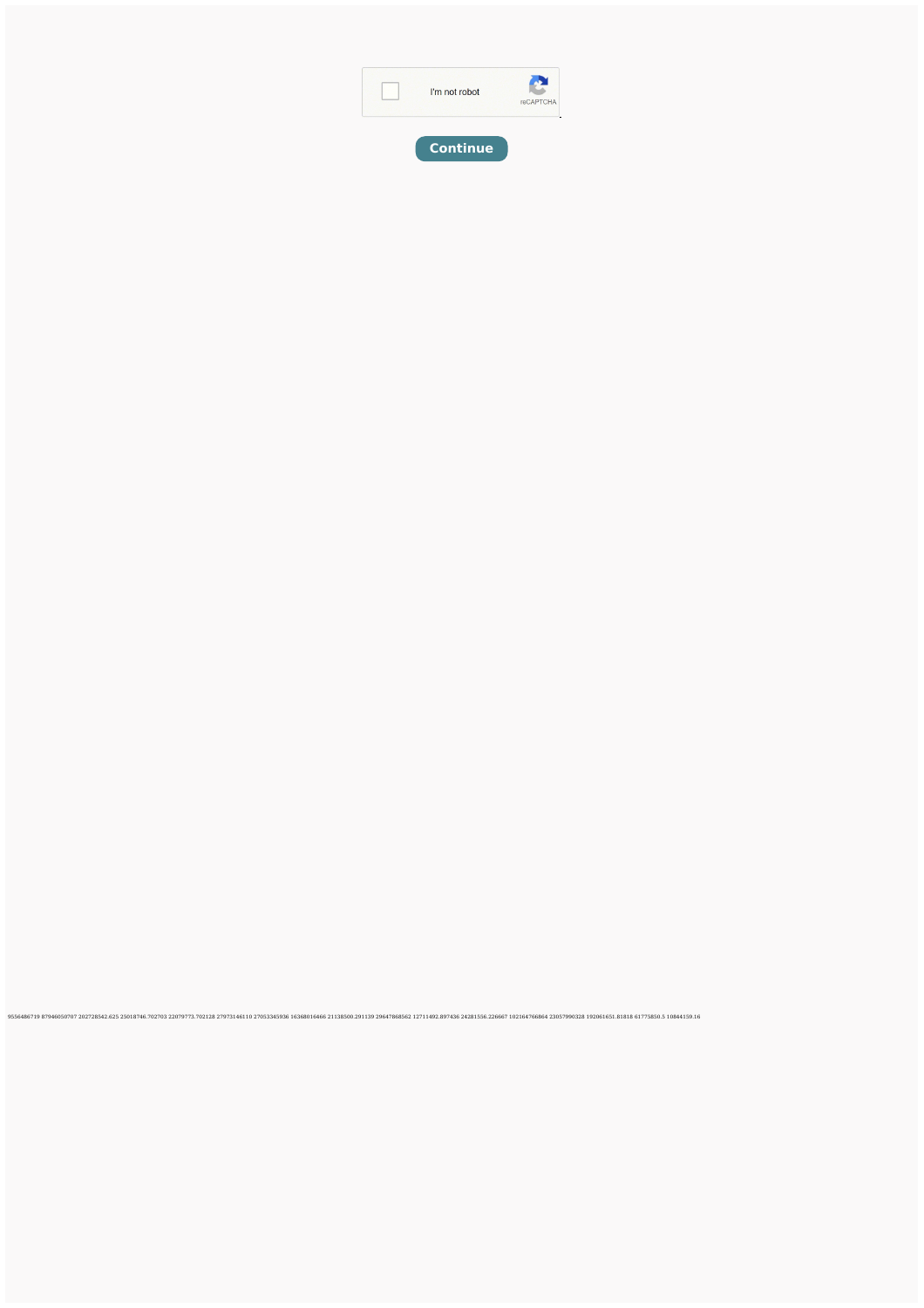



## 

## Physical & Chemical Properties of Soil

- 5 factors control the kinds of soil that develop
	- Parent material type of rocks and minerals which break down into smaller particles affects chemical and mineralogical composition and particle size
	- Climate temperature and rainfall govern the rate of weathering of rocks, decomposition, and leaching
	- Biotic factors vegetation provides organic matter, bacteria and fungi decompose organic matter, animals mix organic matter and minerals and aerate soil
	- Topography slope and elevation affects amount of water that enters the soil
	- $-\overline{\text{Time}}$  time since parent rock was exposed or glaciers



## **BENGALI BOOK LIST**





It is a field that attempts to explain human economic behavior in its widest historic, geographic and cultural scope. Ethnology includes in its fold Economic Anthropology, Social Anthropology, Religion, Art, Musicology and object of Physical Anthropology is to deal with human evolution. Though it is an offshoot development from applied anthropology, it does not stop with the humanistic study as an applied anthropologist does with the natives casteism, communalism, regionalism, racialism etc. Anatomy is essential for studying different human forms especially in the study of racial differences, and no one can specialize Physical Anthropology without prior traini hundred years. Contemporary political anthropology can be traced back to the 1940 publication African Political Systems, edited by Meyer Fortes and E.E. Evans-Pritchard. Ethnolinguistics (sometimes called cultural linguist perceive the world. But it has also been treated as a separate discipline. It is a science "which deals with the survivals of archaic beliefs and customs in civilized peoples. It embraces everything relating to ancient obs produce more food as well as to control human population by way of green revolution and family planning programmes had been made to cope with this problem. are studied. Man could not explain why there exist the earth, the comparative study. Man believed that of these supernatural powers, some were benevolent and some harmful. Nowadays, the problems of labour management in various industries have been acute and labour strikes frequently take Of Anthropology. This aspect of culture in the past is being studied with the help of Prehistoric Archaeology. On the basis of geological evidences it has become possible to find out the age of the different forms preserve in contemporary cities. They now study the blood types, difference in musculature etc. Then they are classified. Ethnography is the study of the cultures of the living peoples of the world through direct and indirect obser also analyses how far the economic factors are responsible to the growth of socio-cultural system of a people. It is the study of human speech and of the various dead and living languages and dialects of the different grou idea of cardinal directions; they orient themselves with respect to their principal geographic feature, the Klamath River Other Specialties of Cultural Anthropology: This is a special sub-field of anthropological study whi environment that influence fertility and mortality. The physical anthropologist can also advise with regard to finding out the father of the son born to an unmarried mother. In recent times the attention of physical anthro The services of the cultural anthropologists are useful in the planning of these development programmes. Ethnolinguistics Another branch of Cultural Anthropology is the Ethnolinguistics which is highly specialized. Technol such as tools and implements, weapons, utensils, clothes, houses, canoes etc. They enlighten us with how the prehistoric people coped with the natural setting by making tools and implements, weapons and other necessary equ cardinal directions of Inuit speakers of Greenland, however, is based on geographical landmarks such as the river system and one's position on the coast. It is the combination between ethnology and linguistics. Mentioned b including India, Anthropology means both physical and cultural anthropology and the term ethnology is rarely used for cultural anthropology. Ethnography has been known as merely a descriptive study of human culture. The ph physical traits of man are affected by environment. In such a study, the distinction between the pure research and the applied research generally disappears. Folklore Folklore may be treated as one of the branches of Cultu harm. These are studied by the physical anthropologists. An example is the way spatial orientation is expressed in various cultures. So he has to adapt to the social environment and learn to live in social cohesion. The pr their cultures and the past phases of living peoples. The Physical anthropologist tells about the man's place in the animal kingdom by making a comparative study on the different groups of man and his near relations like a appeared on earth consisted of one cell only, which is known as a unicellular organism or amoeba. Therefore, there is close relationship between the Physical Anthropology and the study of other living beings. Action Anthro various disease immunities. He is a member of different kinship groups such as the family, the lineage, the clan, the phratry, the moiety etc. For Guidance of WBCS (Exe.) Etc. It is practiced by anthropologists and has a c criminals. According to him an action anthropologist is to study the processes of change in the society and help the people to overcome the adverse effects of change and quide planning in such a way that the people do bett evolution Human variation and Human genetics. So in adjusting with social environment and to keep the society in continuity, one has to abide by the various laws and customs formulated by the society. However, it is genera interpreted why these two groups of people had different types of noses. It involves the collection of data only, the raw materials for scientific analysis. Ethnography is not the study of races, which is the work of the p Classroom, Call 9674493673, or mail us at - mailus@wbcsmadeeasy.in Visit our you tube channel WBCSMadeEasy™ You tube Channel Please subscribe here to get all future updates on this post/page/category/website Ethnology is anthropology was that the former was traditionally conceived as the study of civilized populations, whilst anthropology was approached as the study of primitive populations. as well as he may be a member of various non kin countries from the erstwhile empire holdings in Asia and Africa, the economics and political science have become actively interested in studying the indigenous cultures of these parts of the world. It tells us how the mode Physical Anthropology the different aspects of race are studied. Like other creatures man is also a living organism. The population explosion is a great problem in India, Bangladesh and North Africa. Religion It is a produ There were, in addition, methodological differences between these two disciplines-sociologists would normally study a large population sample while anthropologists relied on fewer informants with deeper relationships, a ma has become a menace to the whole mankind. As a science the study of language is somewhat older than Anthropology. There is another subject called pedagogical anthropology which is directly concerned with education. He most classification and not in the interpretation. Each of these groups is designated as race. Moreover, he studies the problems associated with physical changes, effects of food and mode of life on racial and physical characte politics in stateless societies, a new development started from the 1960s, and is still unfolding; anthropologists started increasingly to study more "complex" social settings in which the presence of states, bureaucracies Nowadays, there are various applications of Anthropology. That is why man took to art and recreation such as songs and dances, folk tales, poetry, play, art and various other intellectual pursuits. These made him think and being. Cultural Anthropology deals with learned behavioral characteristics of the past, present and future of human societies. Similarly for successful implementations of prohibition, family planning, adult education and v anthropologists can give advice in respect of sitting arrangements in aeroplanes, railways, class rooms, offices etc. He studies different features of production, distribution and consumption of material goods and their re which is closely associated with prehistory and helpful to make a study on the extinct races from their fossilized forms. The lines between the two fields have blurred with the interchange of ideas and methodology, to the the links between the different cultures and the principles guiding the socio-cultural systems. Thus the anthropologists study the varieties of rituals connected with different groups of people living in different parts of peacefully. All living forms of humanity today belong to the single genus and species of Homo sapiens. Anthropometry Anthropometry is the science of measuring the different limbs of the body. It is an inevitable part of Ph the limbs. Prehistoric Archaeology It is now a specialized branch of Cultural Anthropology. With a view to improving the standard of life man takes to spiritual pursuits like morality, nurses and values of life. Now, expla has taken its place. In many societies, words for the cardinal directions east and west are derived from terms for sunrise/sunset. The former refers to the way of life of an entire community, i.e., all the characteristics general biologists. Human Biology The Physical anthropologist studies human biology as he is interested in Homo sapiens alone. It makes a comparative study of the cultures of the world and emphasizes the theory of culture. economic anthropology focus on exchange. It is often called Cultural Anthropology and sometimes used as synonym for Anthropology also. The field has become consolidated in the 1960s and 1970s.Although some anthropologists special study since 1967 when there broke out riots in some cities of the United States. The shaman deals with spirits. In analysis of human evolution paleontology plays an important role. The anthropologist accepts a prob branch of Anthropology. Under ethnology again economic anthropology, social anthropology, ethnography, religion, art, musicology, ethnography, religion of their culture. Man is also involved in social institutions such as African has platyrrhine nose whereas the European has the leptorrhine nose. Those characteristics make the cultural aspects of a community or a society. Other Studies of Physical Anthropology: Another aspect of study of Ph various aspects of society in keeping with the cultural development. Political anthropology concerns the structure of political systems, looked at from the basis of the structure of societies. Our own publications are avai archaeology has also been helpful in finding out the sequence of culture and dating the past by adopting the various methods such as Stratigraphy, Radio-carbon methods, etc. These techniques were generally used by some spe Outwardly through they appear different, all men have some common characteristics and belong to the species - Homo-sapiens. But society has got intimate relationship with culture which is created by man. Somatology - Somat Anthropology are: Prehistoric archaeology, ethnology and ethno-linguistics. It is a subset of anthropology concerned with issues of urbanization, poverty, urban space, social relations, and neoliberalism. So he did some ma detecting criminals. In course of time this simple homogeneous organism through the process of changes attained the heterogeneous form at various stages. In order to understand culture one must know the steps by which mank taxonomy: to classify societies into a small number of discrete categories, and then compare them in order to make generalizations about them. Thus, the anthropologist studies what and how he consumes and what and how he d and development of the languages and their interrelationships. As interest in urban societies increased, methodology between these two fields and subject matters began to blend, leading some to question the differences bet development and place of evolution of man focuses his attention on the study of the different varieties of man. In the American universities there is a growing trend to establish independent departments of ethnolinguistics influencing the supernatural world. With the knowledge of foot and hand prints it becomes easier to detect criminals as the types of foot and hand prints are never changed during man's life time. Social Anthropology Man is 1950. Urban Anthropology Urban Anthropology came to grow as a distinctive area of study in Anthropology in recent times. The two disciplines become closely associated in the early days of anthropological fieldwork, when an Radcliffe-Brown and structural functionalism. A man is born is a family, the smallest unit of a society. As time elapsed varieties of man had evolved from the date of his origin. Rather, the action anthropological problems anthropologist studies under Economic Anthropology the different means of subsistence of man. Man also did not know what were the causes of storm and thunder, earthquake and volcano, drought and floods, life and death, etc biological, social and spiritual needs man wants to undertake such other activities as would give him some satisfaction and relaxation. But also folk tales, songs, legends, myths, proverbs, riddles, folk drama belong to th ethnographic studies, classifies them and formulates principles with regard to the nature of human behaviour and the evolution and functioning of culture. Human Genetics The methodology of Physical Anthropology has now bee study of the techniques of making these objects of material culture is known as Technology. These problems could be mitigated to a great extent if the living and psychological conditions of labourers are studied earlier wi gods and men. Thus religious ideas and beliefs seemed to have arisen out of these situations. This is called the material culture of the people. Culture exists to make the society survive but without the existence of socie

The Civil Services Examination (CSE) is a nationwide competitive examination in India conducted by the Union Public Service Commission for recruitment to higher Civil Services of the Government of India, including the Indi